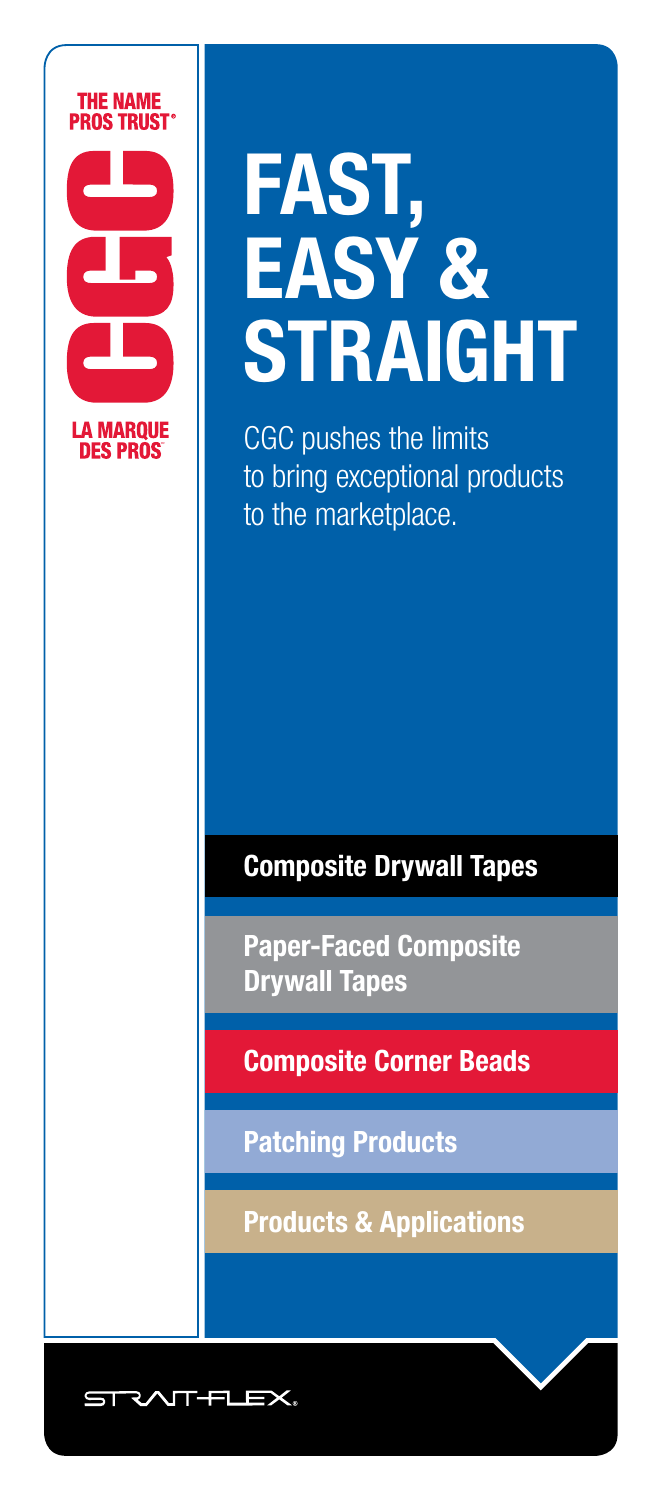Our **NEW** line of Composite and Paper-Faced Composite Drywall Tapes offer ease of installation, perfect straight lines and unmatched bondability. Guaranteed: no cracks – no callbacks.

#### Composite Drywall Tapes

Get it done fast, and get it done right! These composite drywall tapes were developed to provide perfect corners that will not rust or crack. The high-tech PVC based composite material allows for a better job in less time.

#### *Features:*

- Produces fast, straight and strong corners
- Second coat of compound can be applied immediately: very light skim-coat to finish
- Installs using standard compounds and no special tools or fasteners are required
- Resists dents, paint chipping, shrinkage and common cracking problems
- Waterproof; Rustproof
- No nail pops
- No cracks no callbacks

#### Paper-Faced Composite Drywall Tapes

To get the job done fast and done right, these paper-faced composite drywall tapes feature a memory-free hinge design that speeds application and provides straight corners. Available in widths of 2 ½", 3" and 4", CGC provides a product suited for your specific application.

#### *Features:*

- Memory-free hinge design allows for ease of installation, straighter corners and perfect angles
- Straightens most framing irregularities
- Diamond-punched pattern guarantees an even lay-down of paper, providing maximum adhesion with no wrinkling or blistering
- Second coat of compound can be applied immediately; very light skim-coat to finish
- Laminated nose ensures perfect corners without paper fuzz-ups during finishing and sanding
- Cuts easily with knife or scissors
- No curl-up after folding product
- No cracks no callbacks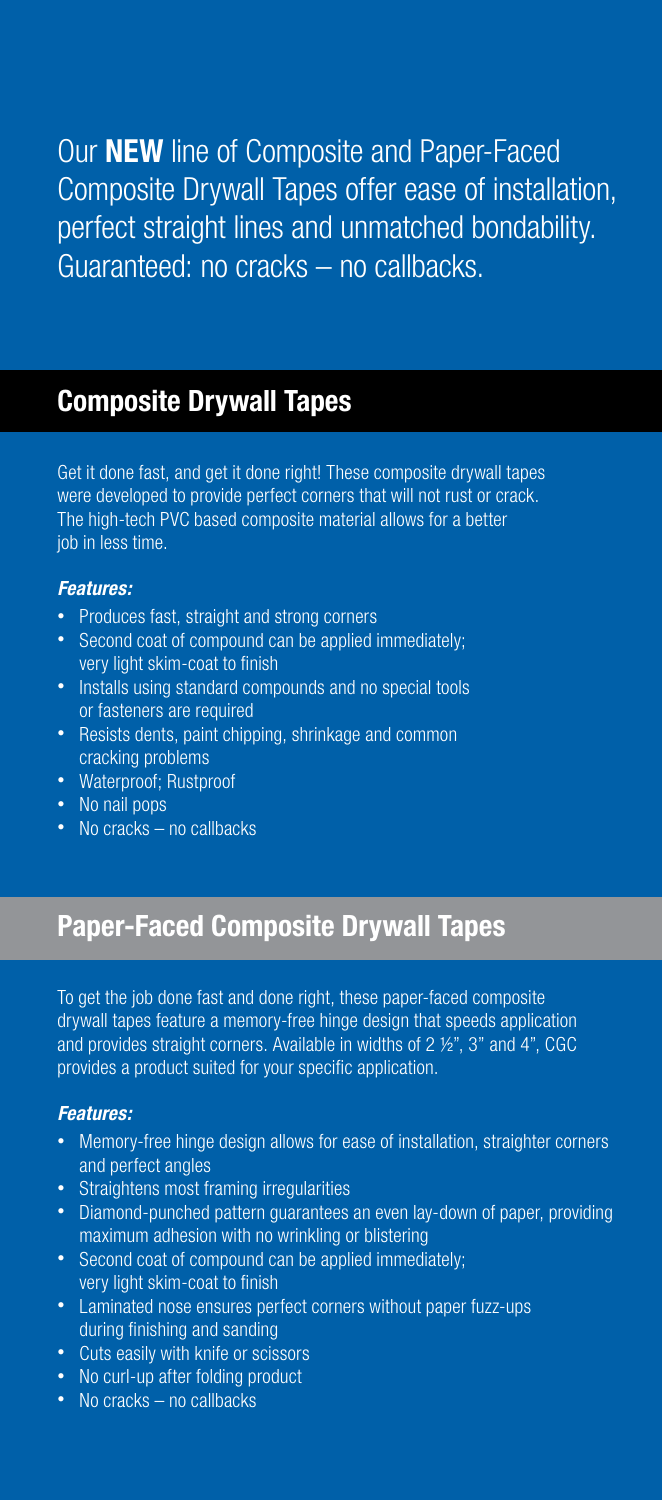### Composite Drywall Tapes

# ORIGINAL

Drywall Inside and Outside Corner Flex Tape







#### DESIGNED AS THE MOST VERSATILE, MULTI-PURPOSE DRYWALL TAPE

- Creates perfect inside and outside 90º corners and angled corners
- Ideal for bay windows, coffered ceilings and inside corners where gaps are present
- Replaces conventional corner bead and uses half the compound
- Straightens common framing irregularities for vertical corners
- Resists dents, paint chipping, shrinkage, and common cracking problems
- Rustproof
- Cuts easily with knife or scissors
- No special tools or fasteners required

## MEDIUM

#### Drywall Inside Corner Flex Tape





DESIGNED FOR INSIDE 90º CORNERS & ANGLED CORNERS

- Creates perfect inside 90º corners, angled corners and inside angles of bay windows
- Straightens minor framing irregularities
- Resists blisters, tears, shrinkage and wrinkles
- Waterproof; Rustproof
- Slotted edges ensure superior bond
- Ten times stronger than paper tape
- Twice as fast as paper or mesh tapes
- Slightly thinner than ORIGINAL



EDIU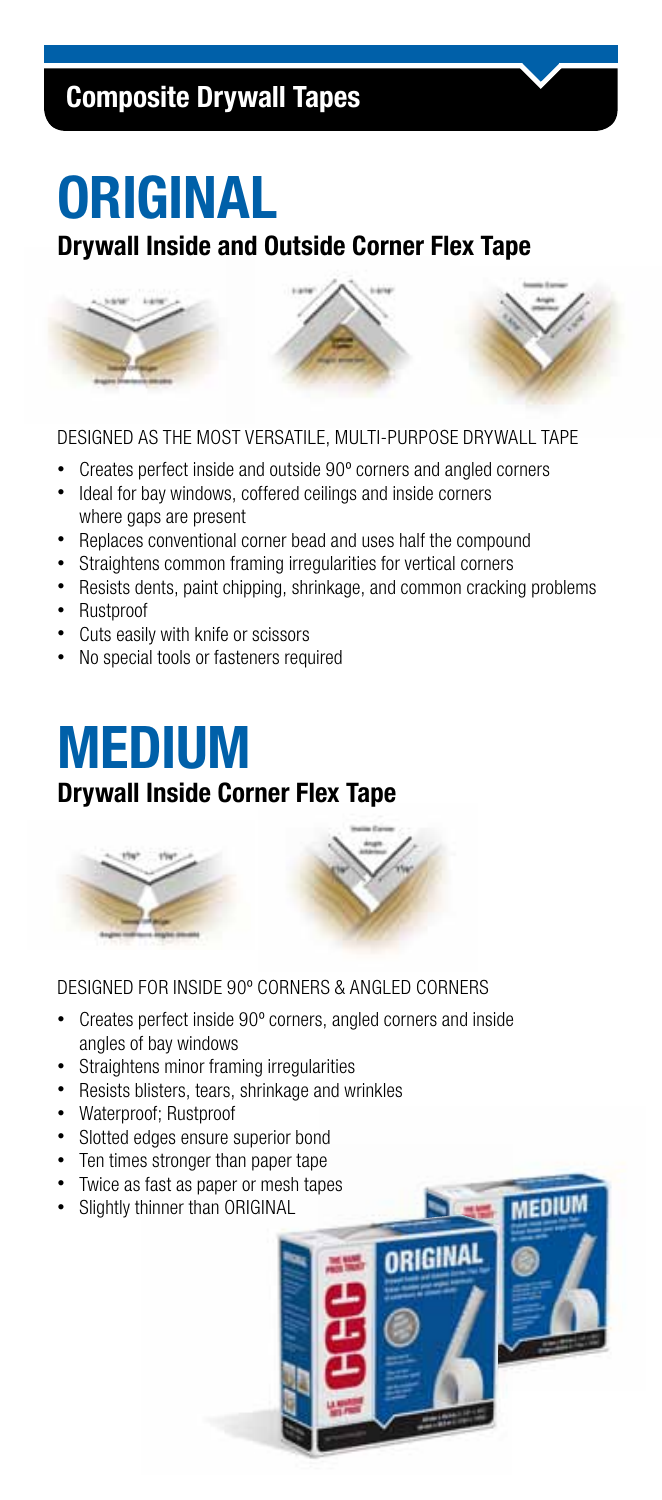### Paper-Faced Composite Drywall Tapes

# MID-FLEX<sup>250</sup>

#### Drywall Inside and Outside Corner Flex Tape





DESIGNED FOR INSIDE & OUTSIDE CORNERS, VAULTS, COFFERS AND ANGLED CORNERS

- Creates fast, perfect, inside and outside corners, angled corners and inside corners of bay windows and coffers
- Inside 90º corners where a large fill or straightening is required
- Straightens framing irregularities
- Memory-free hinge design allows for ease of installation and straight corners
- Paper edging allows for easier feathering and no edge-cracking
- Diamond-punched paper ensures ultimate bonding and faster drying
- Laminated nose protects against paper fuzz-ups during finishing and sanding

## MID-FLEX<sup>300</sup>

#### Drywall Inside and Outside Corner Flex Tape



DESIGNED FOR STRAIGHTENING COMMON IRREGULARITIES IN VAULTED CEILINGS AND COFFERS

- Highly recommended for corners in vaulted ceilings, butterfly vaults, outside 90º corners, off angles, outside corners of bay windows and coffers
- Outside corners where a large fill or straightening is required
- Replacing damaged metal corner bead
- Straightens framing irregularities
- Memory-free hinge design allows for ease of installation and straighter corners
- Diamond-punched paper ensures ultimate bonding and faster drying
- Laminated nose protects against paper fuzz-ups during finishing and sanding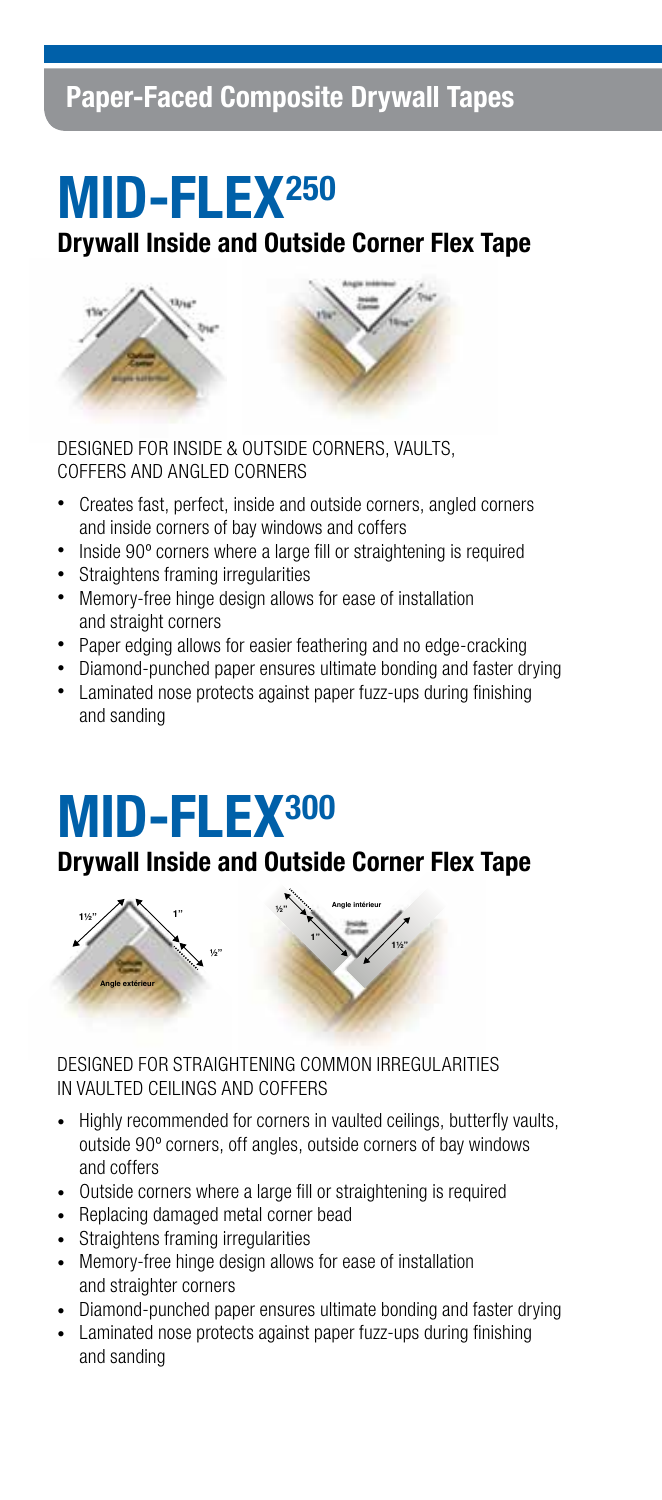## WIDE-FLEX<sup>400</sup>

#### Drywall Inside and Outside Corner Flex Tape





DESIGNED FOR HARD-TO-STRAIGHTEN VAULTS & OUTSIDE CORNERS

- Ideal for hard-to-straighten outside corners and vaults, butterfly vaults, obtuse angles and double 5/8" outside corners
- Straightens framing irregularities
- Memory-free hinge design allows for ease of installation and straighter corners
- Diamond-punched paper ensures ultimate bonding and faster drying
- Laminated nose protects against paper fuzz-ups during finishing and sanding

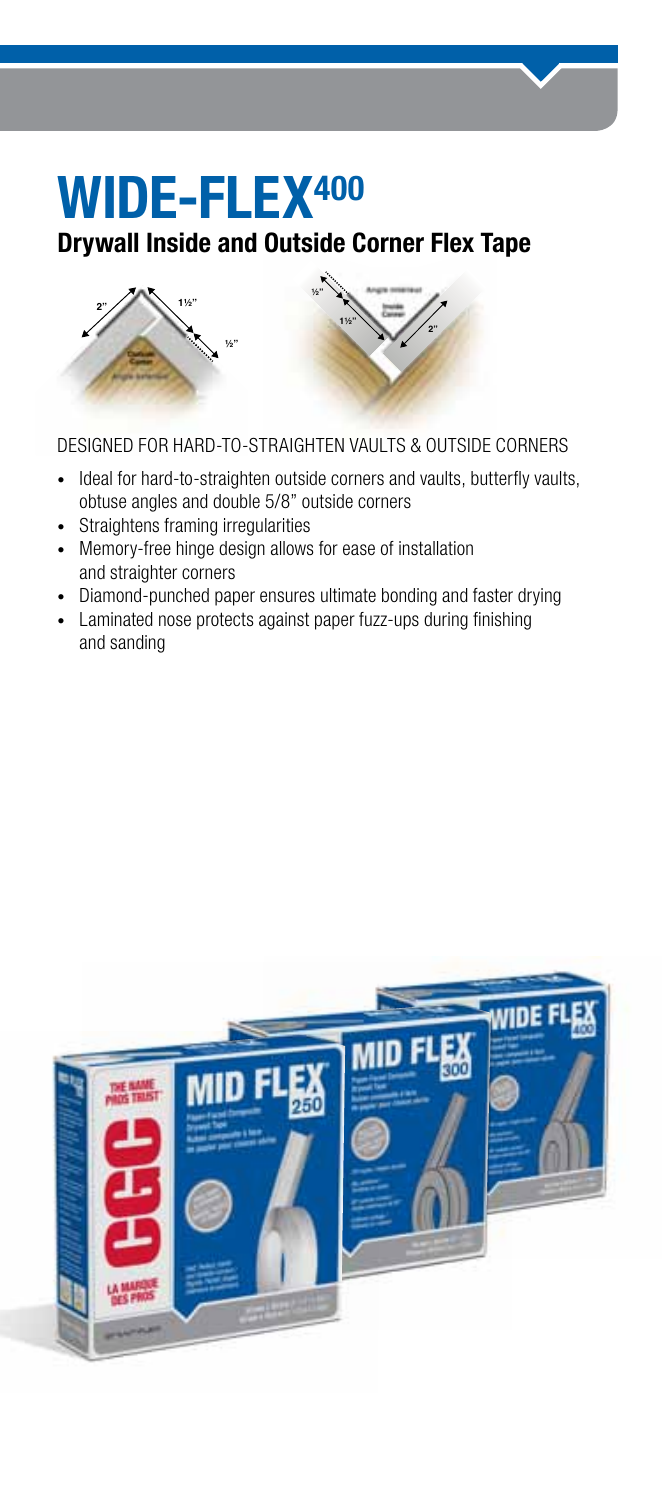#### Composite Corner Beads

Our **NEW** Composite Corner Beads are the most durable and cost-effective corner beads on the market and are ideal for high impact areas such as commercial and rental properties. They're designed for fast, clean installation; and are the easiest to corner bead repair.

#### *Features:*

- Clean installation
- Easiest corner bead on the market to repair
- **Cuts easily**

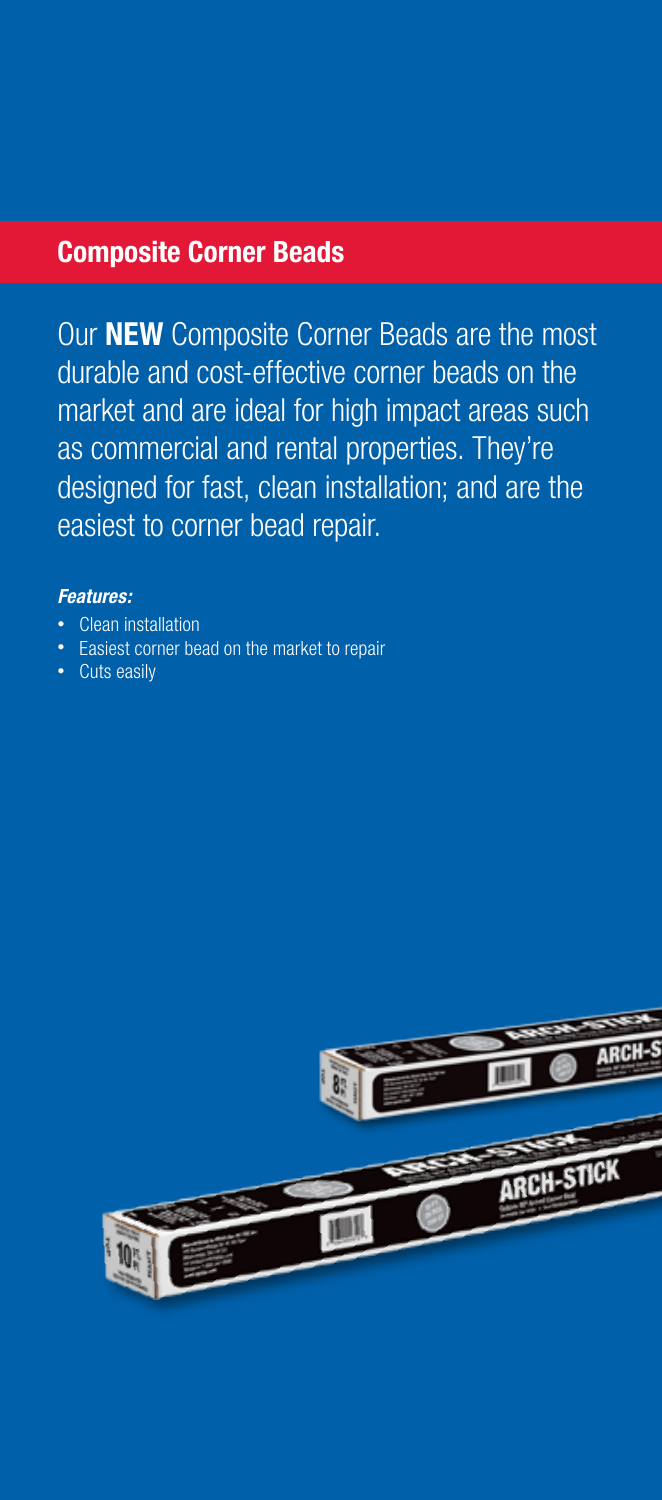#### Composite Corner Beads

# ARCH-STICK

**THILIPP** 

#### Outside 90º Arched Corner Bead

#### DESIGNED TO ELIMINATE FLAT SPOTS IN CURVED APPLICATIONS

**15** /**8" 1<sup>5</sup>** /**8" Tempered steel wire Fil d'acier trempé**

> **Polyurethane Laminated Nose Revêtement en polyuréthane sur la surface**

- Ideal for arched doors and windows, curved walls, ceilings, soffits, staircases and groin barrel ceilings
- Free-Form, custom drywall applications where a seamless installation is required
- PVC/Tempered-steel backbone for perfect arches No flat spots
- Patented tear strips reduces transportation damage and are designed to make curved to straight transitions unnoticeable
- Composite nose resists dents and provides a beautiful corner without fuzz-up during finishing and sanding

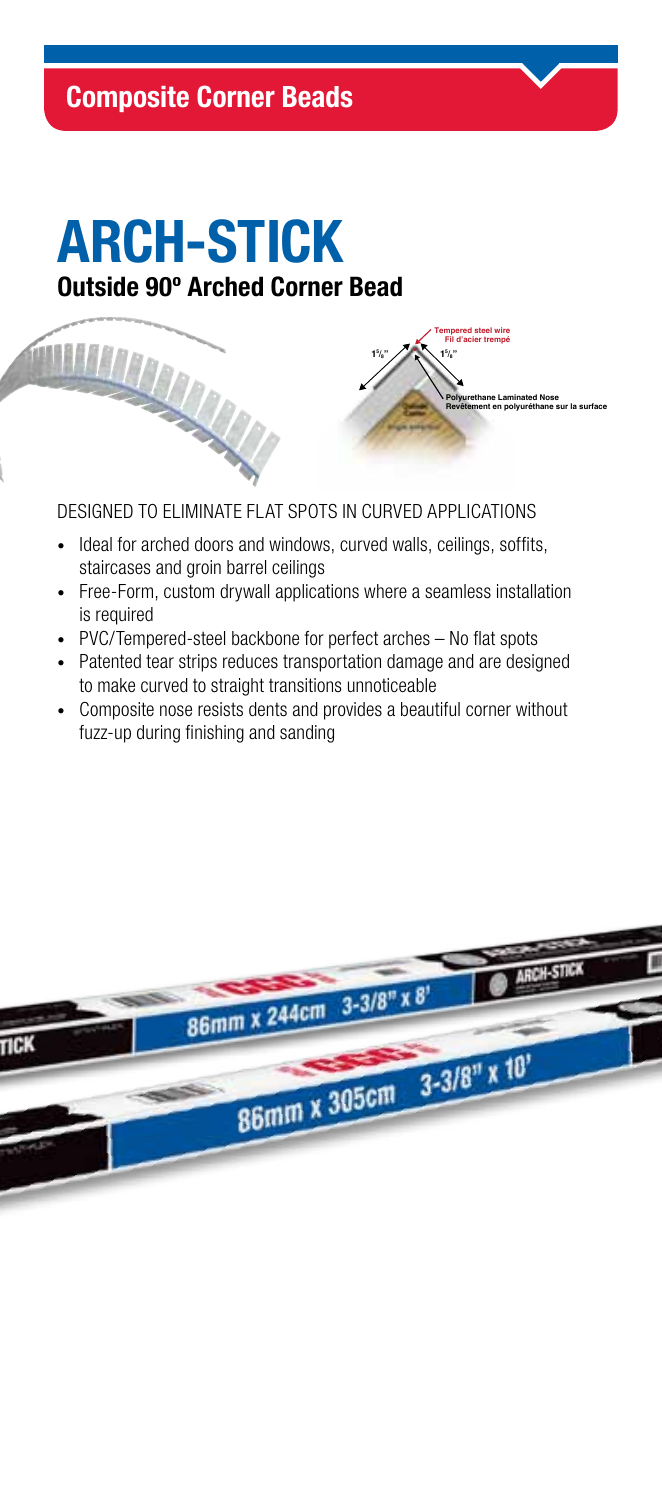#### **Patching Products**

Thin, strong, fast and economical. From minor holes and cracks to large holes and mis-cuts, CGC's **NEW** patching products make repairs easy for the professional or homeowner. The patch's patented composite material creates a strong bond with the damaged surface.

#### *Features:*

- Pre-cut to fit most applications
- Patches won't fuzz up during sanding like fiberglass-metal patches
- Will not sag with ceiling applications
- Easily installs using standard compounds. No special tools or fasteners required
- Second coat of compound can be applied immediately; Very light skim-coat to finish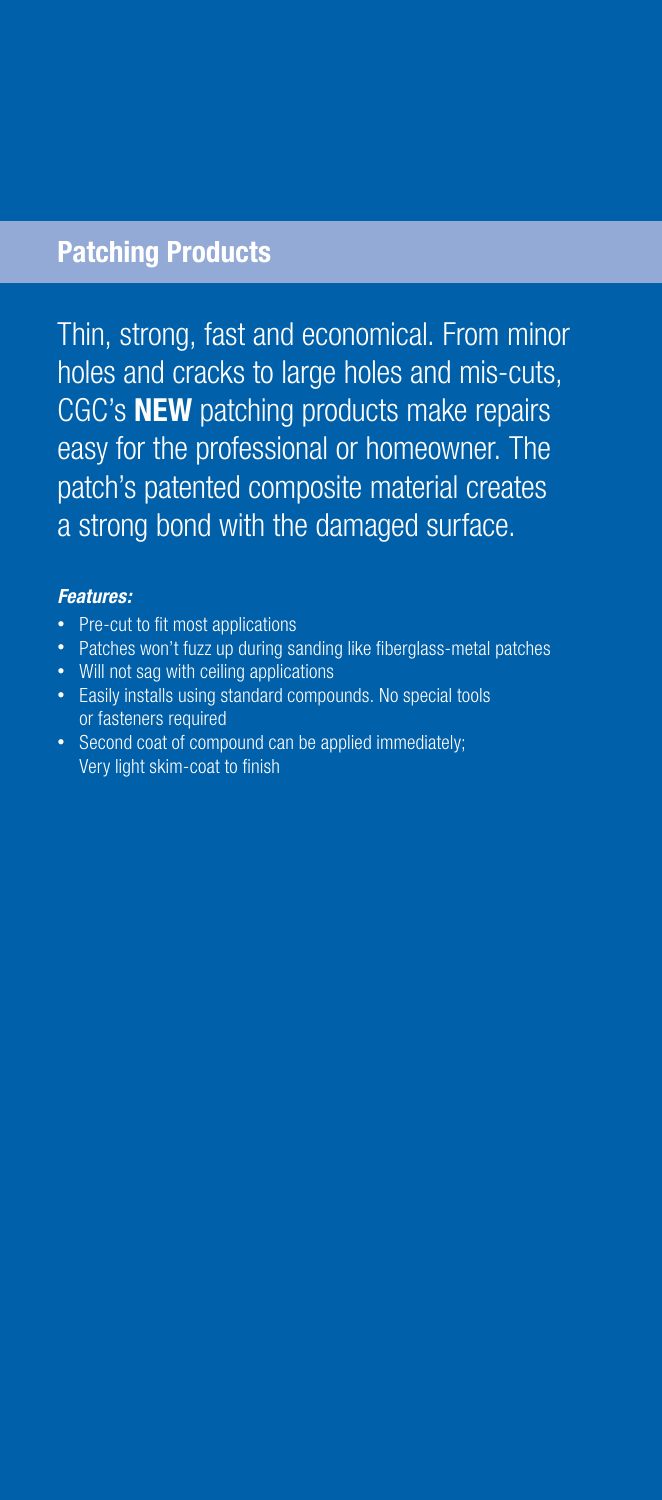### Patching Products

### PERMA-PATCH Drywall Repair Patch

MULTI-PURPOSE DRYWALL PATCH

- Quickly repairs door knob damage to drywall
- Imprinted with can light and standard receptacle patterns for easy trimming
- The most economical and permanent way to repair drywall
- Outperforms metal patches

# OUTLET PATCH

#### Receptacle Repair Patch

MULTI-PURPOSE DRYWALL PATCH

- Pre-cut to fit standard receptacle boxes
- Repairs and reinforces mis-cuts or damaged areas around receptacle box
- Very fast extremely strong





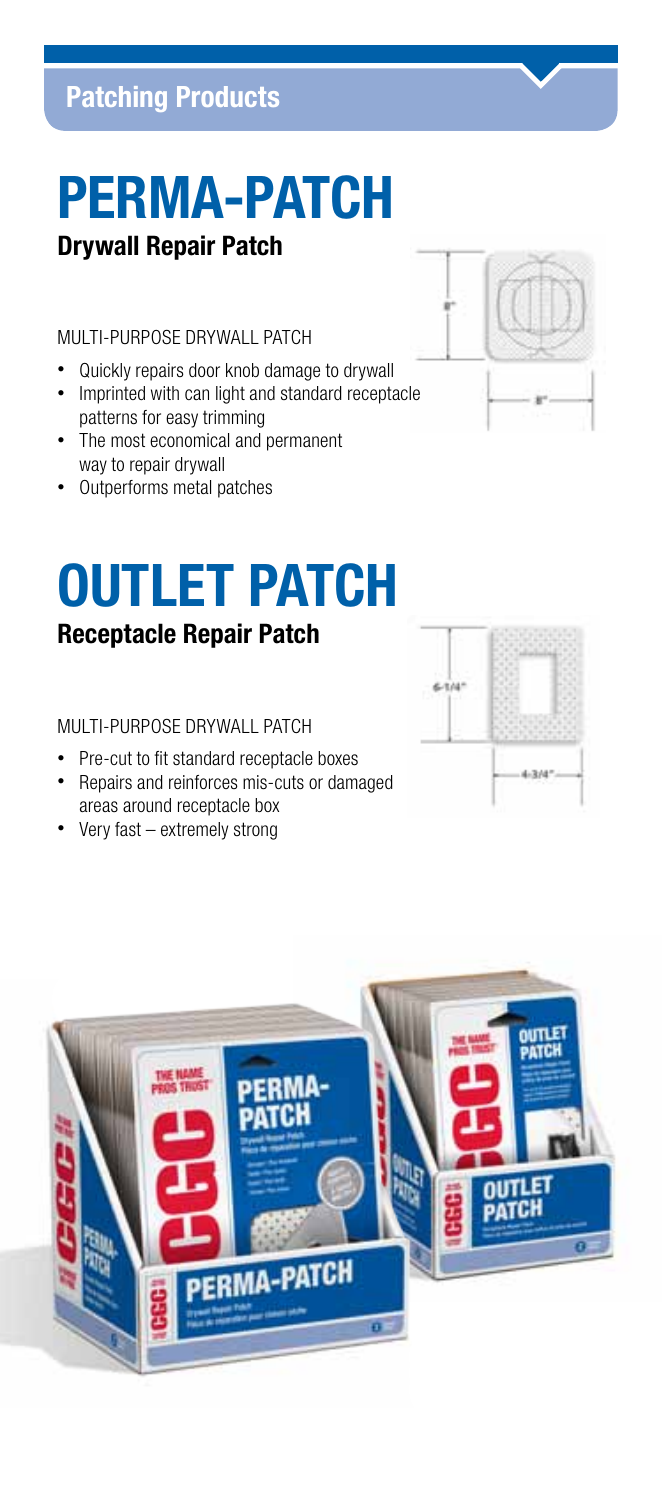### Products & Applications

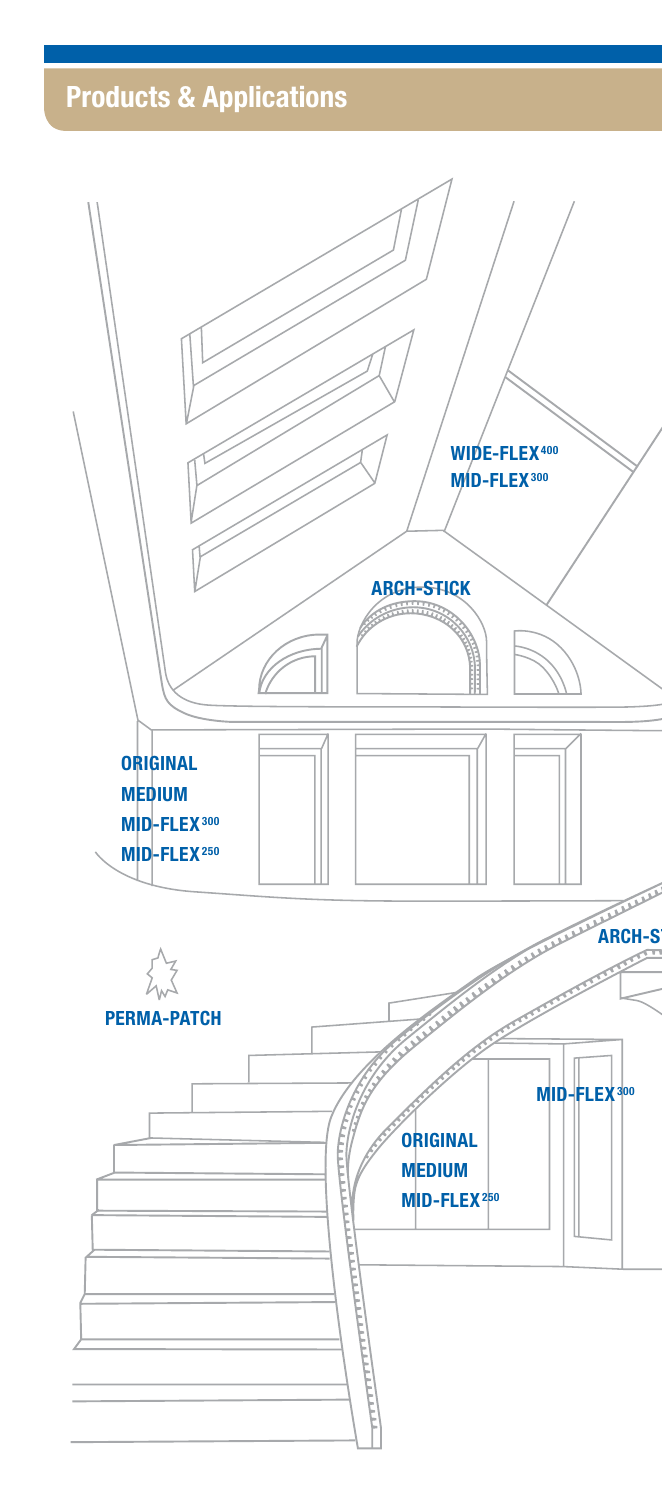